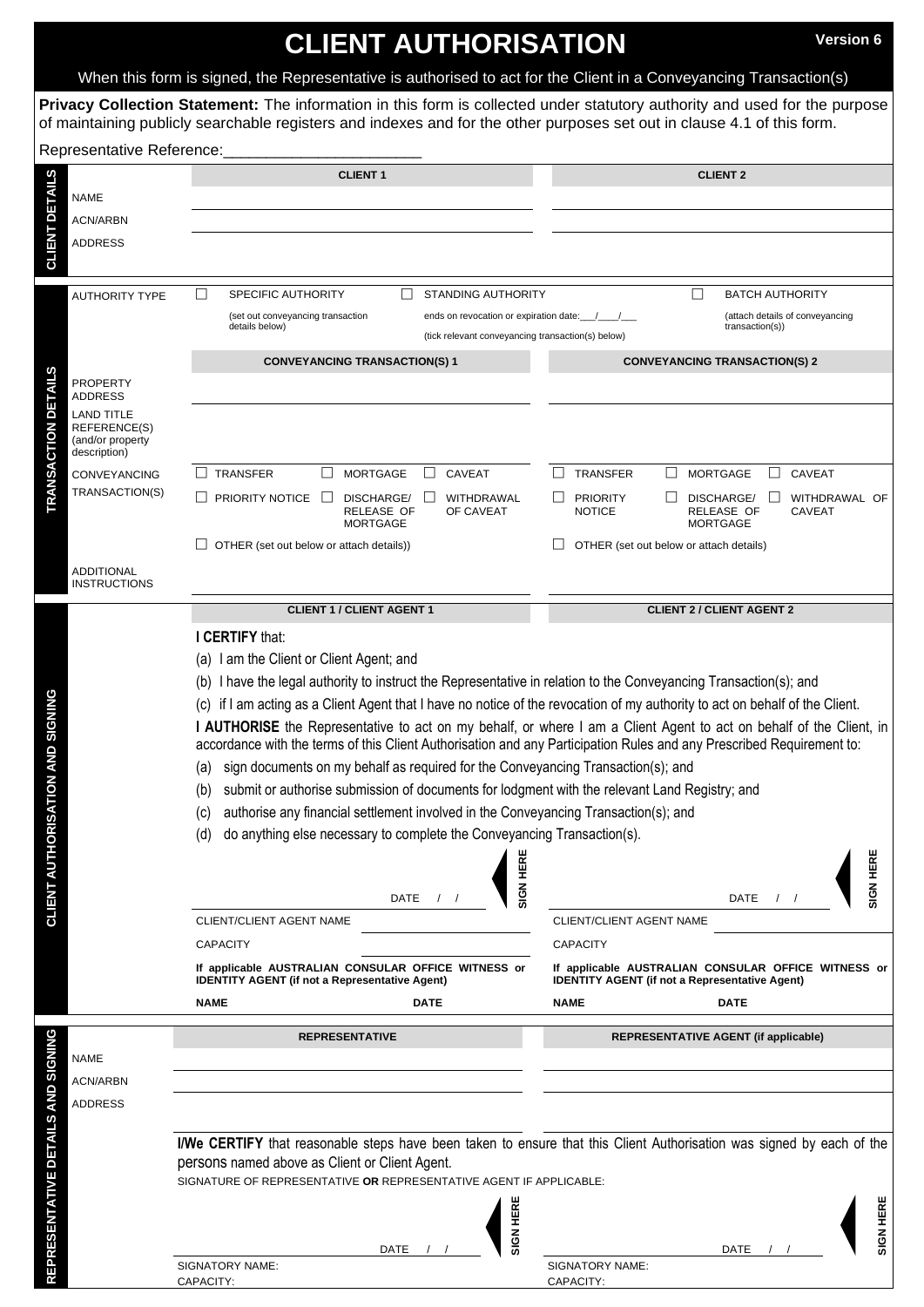## **1 What is Authorised**

The Client authorises the Representative to act on behalf of the Client in accordance with the terms of this Client Authorisation and any Participation Rules and any Prescribed Requirement to:

- (a) sign documents on the Client's behalf as required for the Conveyancing Transaction(s); and
- (b) submit or authorise submission of documents for lodgment with the relevant Land Registry; and
- (c) authorise any financial settlement involved in the Conveyancing Transaction(s); and
- (d) do anything else necessary to complete the Conveyancing Transaction(s).

The Client acknowledges that the Client is bound by any documents required in connection with a Conveyancing Transaction that the Representative signs on the Client's behalf in accordance with this Client Authorisation.

### **2 Mortgagees**

Where:

- (a) the Representative represents the Client in the Client's capacity as mortgagee; and
- (b) the Client represents to the Representative that the Client has taken reasonable steps to verify the identity of the mortgagor,

the Client indemnifies the Representative for any loss resulting from the Client's failure to take reasonable steps to verify the identity of the mortgagor.

### **3 Revocation**

This Client Authorisation may be revoked by either the Client or the Representative giving notice in writing to the other that they wish to end this Client Authorisation.

# **4 Privacy and Client information**

- 4.1 The Client acknowledges that information relating to the Client that is required to complete or process the Conveyancing Transaction(s), including the Client's Personal Information, may be collected, stored and used by, and disclosed to, stored and used by:
	- (a) the Duty Authority;
	- (b) the ELNO;
	- (c) the Land Registry;
	- (d) the Registrar;
	- (e) the Representative;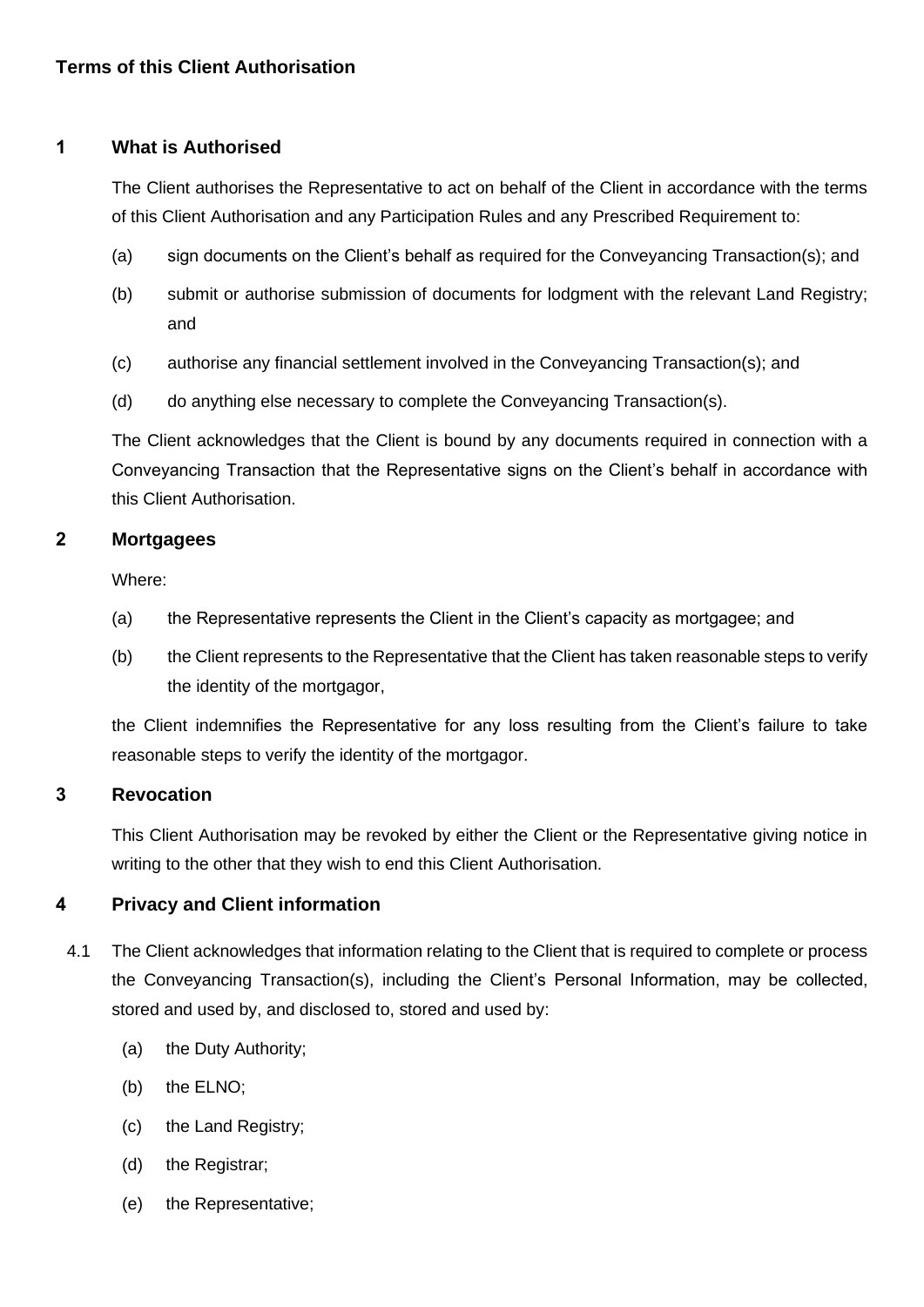- (f) Subscribers; and
- (g) third parties (who may be located overseas),

involved in the completion or processing of the Conveyancing Transaction(s), for the purpose of completing and processing the Conveyancing Transaction(s) or as required by law, including for the purpose of a Compliance Examination.

- 4.2 The Client consents to the collection, disclosure, storage and use of information relating to the Client as acknowledged under clause 4.1.
- 4.3 For further information about the collection, disclosure, storage and use of your Personal Information, refer to the privacy policy of the persons listed in clause 4.1(a) to (g).

### **5 Applicable law**

This Client Authorisation is governed by the law in force in the Jurisdiction in which the Property is situated. The Client and the Representative submit to the non-exclusive jurisdiction of the courts of that place.

### **6 Meaning of words used in this Client Authorisation**

In this Client Authorisation, capitalised terms have the meaning set out below:

**Australian Consular Office Witness** means a person listed in section 3 of the *Consular Fees Act 1955* (Cth).

**Batch Authority** means an authority for the Representative to act for the Client in a batch of Conveyancing Transactions details of which are attached to this Client Authorisation.

**Capacity** means the role of the signatory (for example an attorney or a director of a company).

**Client** means the person or persons named in this Client Authorisation.

**Client Agent** means a person authorised to act as the Client's agent but does not include the Representative acting solely in this role.

**Compliance Examination** has the meaning given to it in the ECNL.

**Conveyancing Transaction** has the meaning given to it in the ECNL.

**Duty Authority** means the State Revenue Office of the Jurisdiction in which the property is situated.

**ECNL** means the Electronic Conveyancing National Law as adopted or implemented in a Jurisdiction by the application law, as amended from time to time.

**ELNO** means Electronic Lodgment Network Operator.

**Identity Agent** means a person appointed in writing by either a Representative, or a mortgagee represented by a Representative, to act as the agent of the Representative or mortgagee, and who:

(a) the Representative or mortgagee reasonably believes is reputable, competent and appropriately insured; and